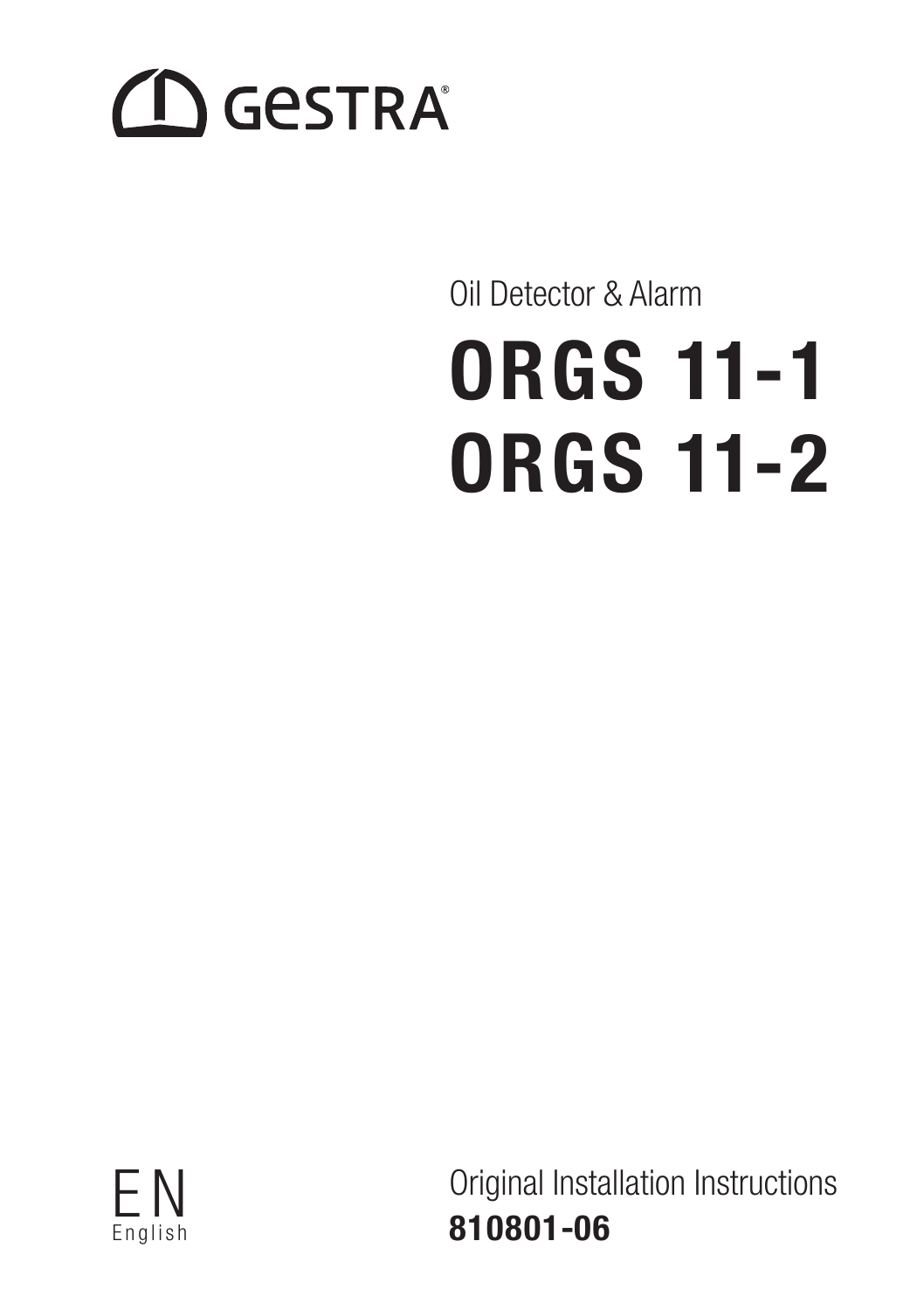# **Contents**

# **Important notes**

# **Directives and standards**

# **Technical data**

| ORGS 11-2 |  |
|-----------|--|
|           |  |

# Installation

# **Electrical connection**

| Connecting oil detector & alarm ORGS 11-1 with supply voltage 24 / 115 / 230 V AC 16 |  |
|--------------------------------------------------------------------------------------|--|

# **Basic settings**

# Page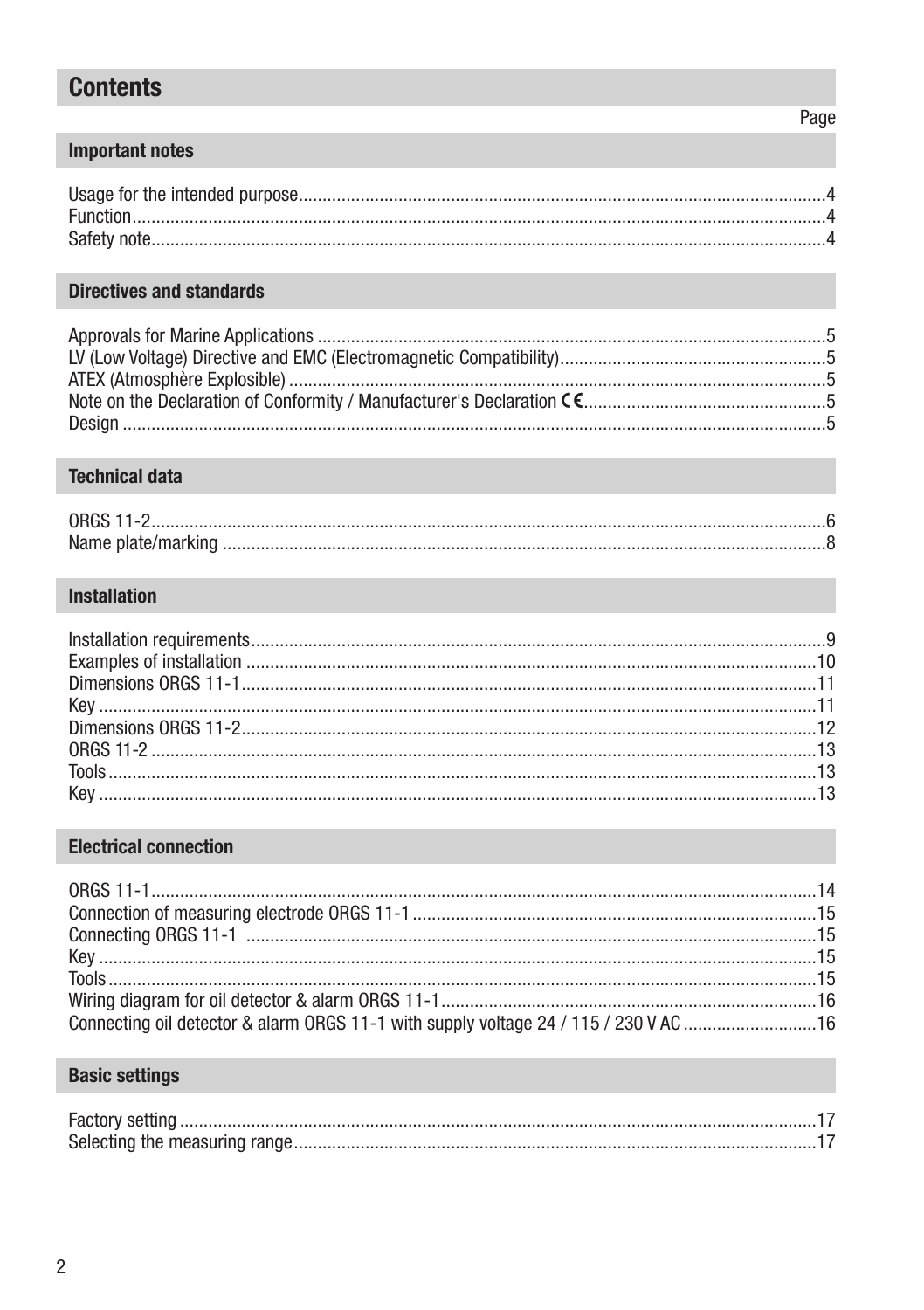# **Contents** - continued -

# Page

# **Commissioning procedure**

# **Operation**

|--|--|--|

# **Troubleshooting**

# Removing and disposing of measuring electrode ORGS 11-1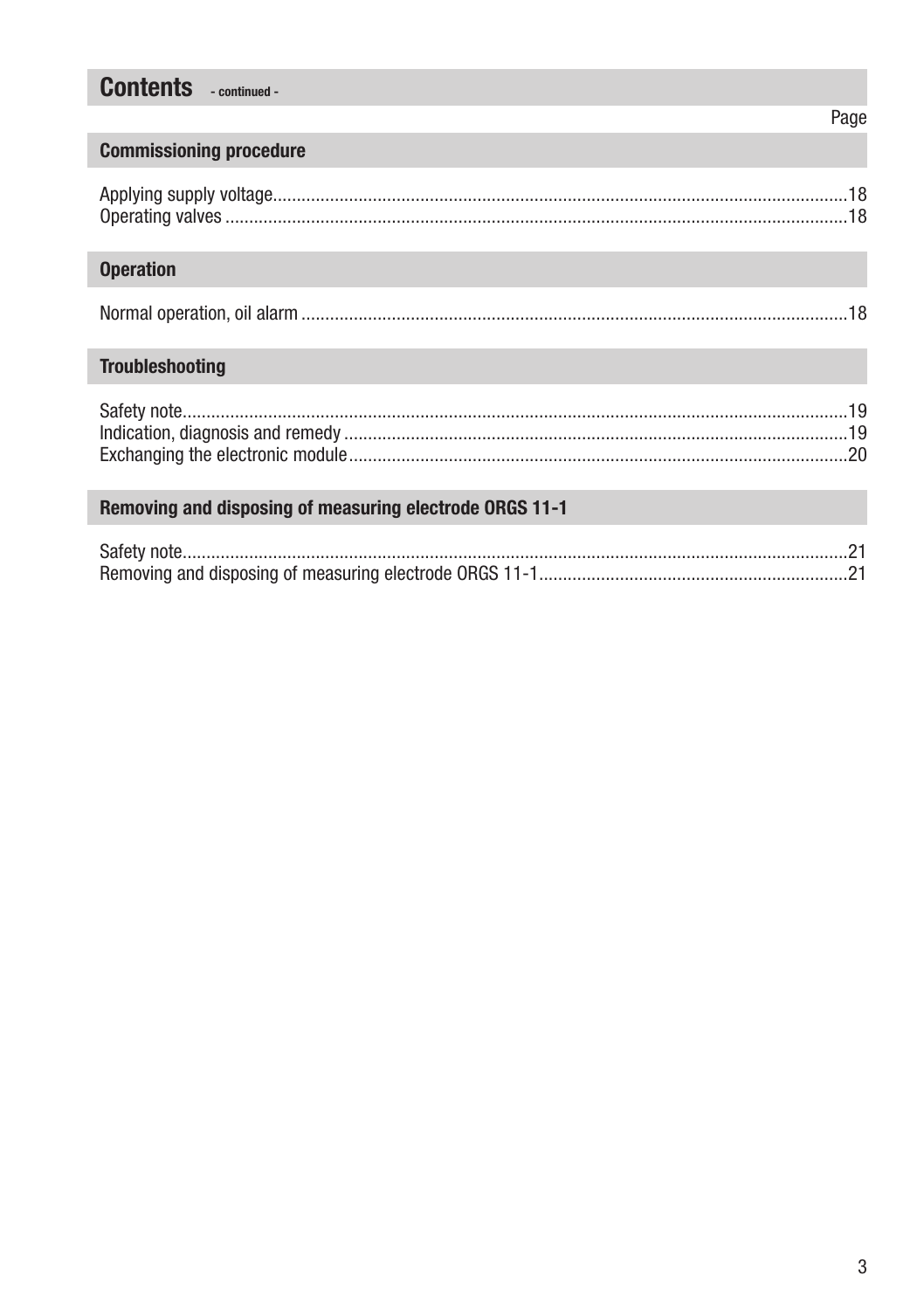# Important notes

#### Usage for the intended purpose

Use oil detector & alarm ORGS 11-2 only for signalling ingress of oil in cooling water systems.

#### Function

The oil detector & alarm ORGS 11-2 is an equipment unit consisting of the measuring electrode ORGS 11-1 and a measuring pot.

The measuring electrode ORGS 11-1 is a compact-type system that comprises the measuring electrode and an electronic module integrated in the terminal box. The electrode operation is based on the conductive measuring principle using the electrical conductivity of the water for signalling water level. The electronic module detects whether the electrode rods are submerged or exposed and, in the event of ingress of oil, deactivates the output contacts.

A water sample, taken from the cooling water system downstream of the location at the highest point where ingress of oil might occur, is fed from below into the measuring pot of the ORGS 11-2. If the water is contaminated with oil, the oil droplets - due to their lower density - ascend and accumulate on top of the water and, consequently, the electrode rods are now submerged in this oil film.

Oil is not electrically conductive, which means that no current can flow between the electrode rods of the measuring electrode. In this case the oil detector & alarm will signal ingress of oil and trigger an alarm.

The amount of oil necessary to signal ingress of oil depends on the design of the measuring pot and the length of the electrode rods. The measuring pot is matched to the electrode such that ingress of oil is signalled when the oil content limit of approx. 50 ml is reached.

The equipment can detect all substances that are insoluble in water, not emulsified and lighter than water. In addition, the equipment can also detect all liquids with a conductivity value below the adjusted response sensitivity.

#### Safety note

The equipment must only be installed and commissioned by qualified and competent staff. Retrofitting and maintenance work must only be performed by qualified staff who - through adequate training - have achieved a recognised level of competence.



# **Danger**

When loosening the measuring electrodes hot cooling water may escape.

Cut off power supply before mounting or removing the housing cover!

This presents the risk of severe scalding all over the body!

Do not remove the measuring electrode ORGS 11-1 unless the boiler pressure is verified to be zero.

The terminal strip of the measuring electrode ORGS 11-1 is live during operation! This presents the danger of electric shock!



# **Attention**

The name plate specifies the technical features of the equipment. Do not commission or operate any item of equipment that does not bear its specific name plate.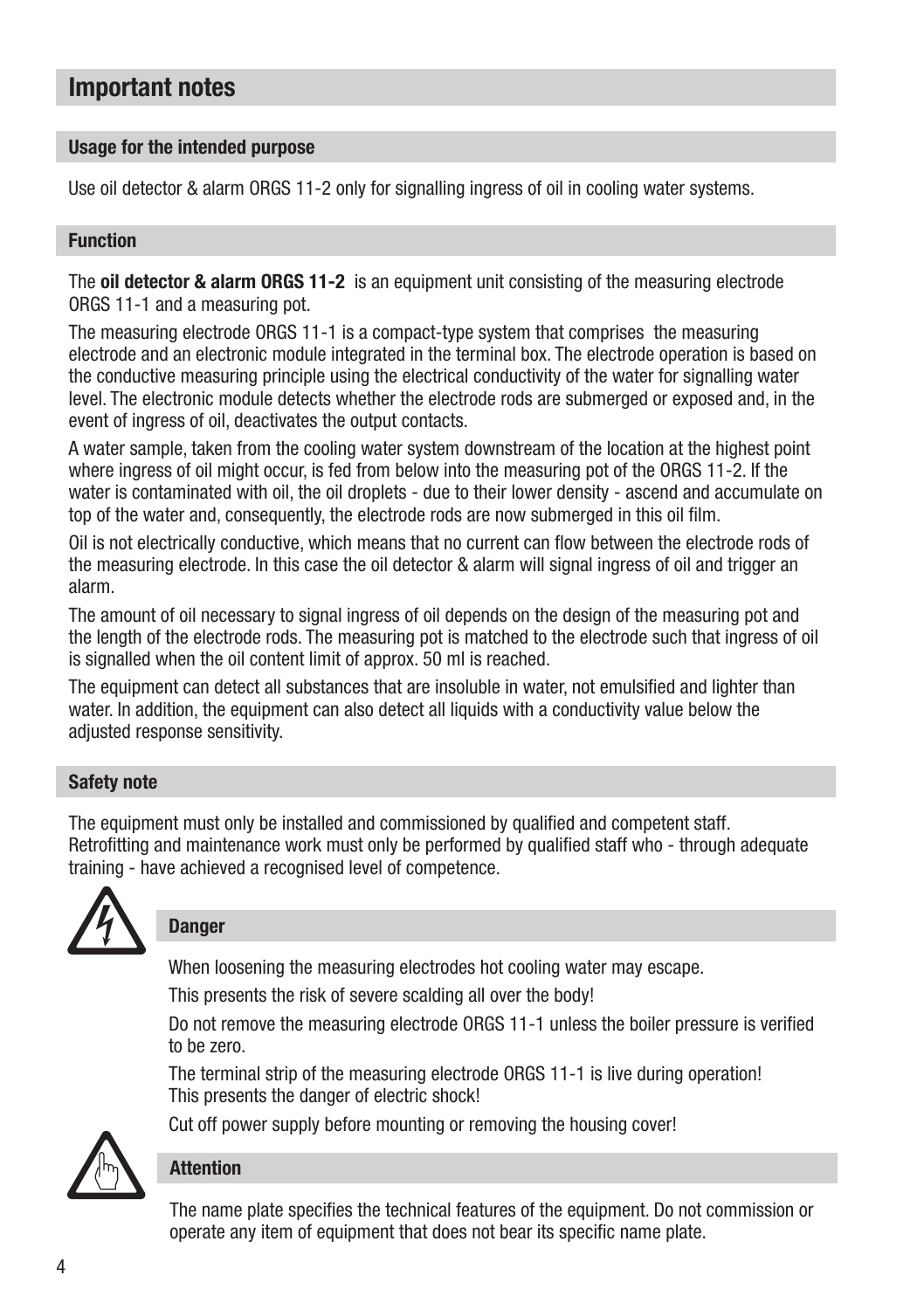# Directives and standards

#### Approvals for Marine Applications

The equipment is approved for marine applications.

# LV (Low Voltage) Directive and EMC (Electromagnetic Compatibility)

The equipment meets the requirements of the Low Voltage Directive 2014/35/EU and the EMC Directive 2014/30/EU.

# ATEX (Atmosphère Explosible)

According to the European Directive 2014/34/EU the equipment must not be used in explosion-risk areas.

#### Note on the Declaration of Conformity / Manufacturer's Declaration CE

For details on the conformity of our equipment according to the European Directives see our Declaration of Conformity or our Declaration of Manufacturer.

The current Declaration of Conformity / Declaration of Manufacturer are available in the Internet under www.gestra.de  $\rightarrow$  documents or can be requested from us.



# Attention

 $\blacksquare$  Rust preventing oils, which are for instance emulsified in the cooling water, will not raise an alarm!

#### **Design**

# **ORGS 11-2:**

Equipment module with three isolating valves and rapid-action deaerator, ready for connection. Fig. 5

# $ORGS 11-1:$

Measuring electrode as spare part for equipment module ORGS 11-2 Fig. 4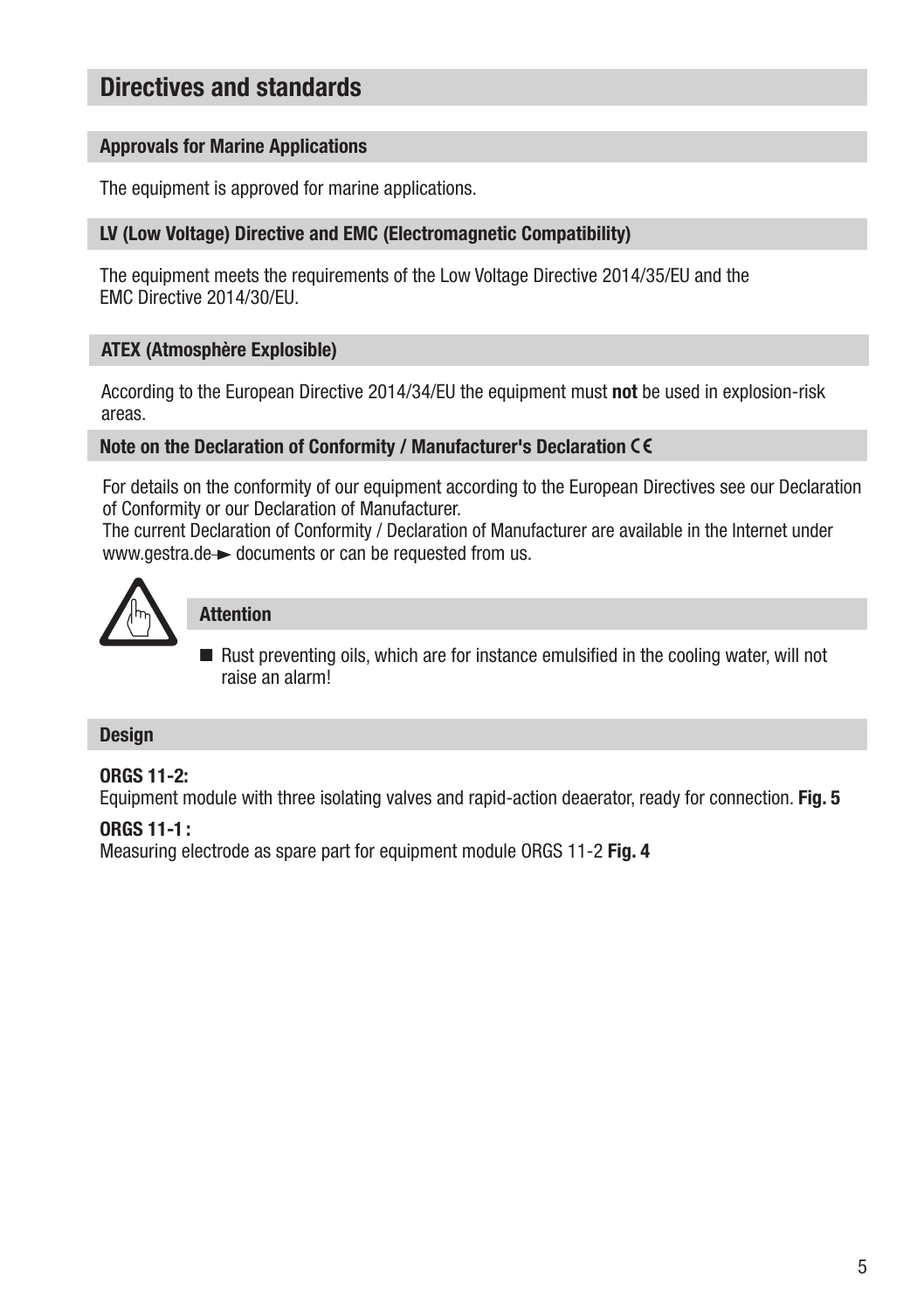# Technical data

# **ORGS 11-2**

Oil detector & alarm ORGS 11-2 (equipment unit)

Service pressure 6 bar

Service temperature 110 °C

Flow velocity 100 l/h to 300 l/h, recommended 200 l/h

Pressure drop ∆p<sub>v</sub> 0.06 bar (under test conditions)

Alarm Raised when approx. 50 ml oil has accumulated

Water inlet, drain Ball valve with EO-connection 15 L

Water outlet Ball valve with EO-connection 12 L

Weight approx. 7.4 kg

# Measuring electrode ORGS 11-1 (component of ORGS 11-2)

# Mechanical connection

Screwed G 1 A, ISO 228

# **Materials**

Screw-in body: 1.4571, X6CrNiMoTi17-12-2 Electrode rods: 1.4571, X6CrNiMoTi17-12-2 Insulating sheath: PTFE Terminal box: 3.2161 G AlSi8Cu3

# Supply voltage

230 V +/- 10 %, 50/60 Hz 115 V +/- 10 %, 50/60 Hz 24 V +/- 10 %, 50/60 Hz (optional)

# Power consumption

5 VA

Fuse

external slow-blow 0.5 A internal thermal fuse  $T_{\text{max}} = 102 \text{ °C}$ 

# Response sensitivity

Range 1: 10 µS/cm Range 2: 0.5 μS/cm Code-switch selectable

# Electrode voltage

 $10 V_{nn}$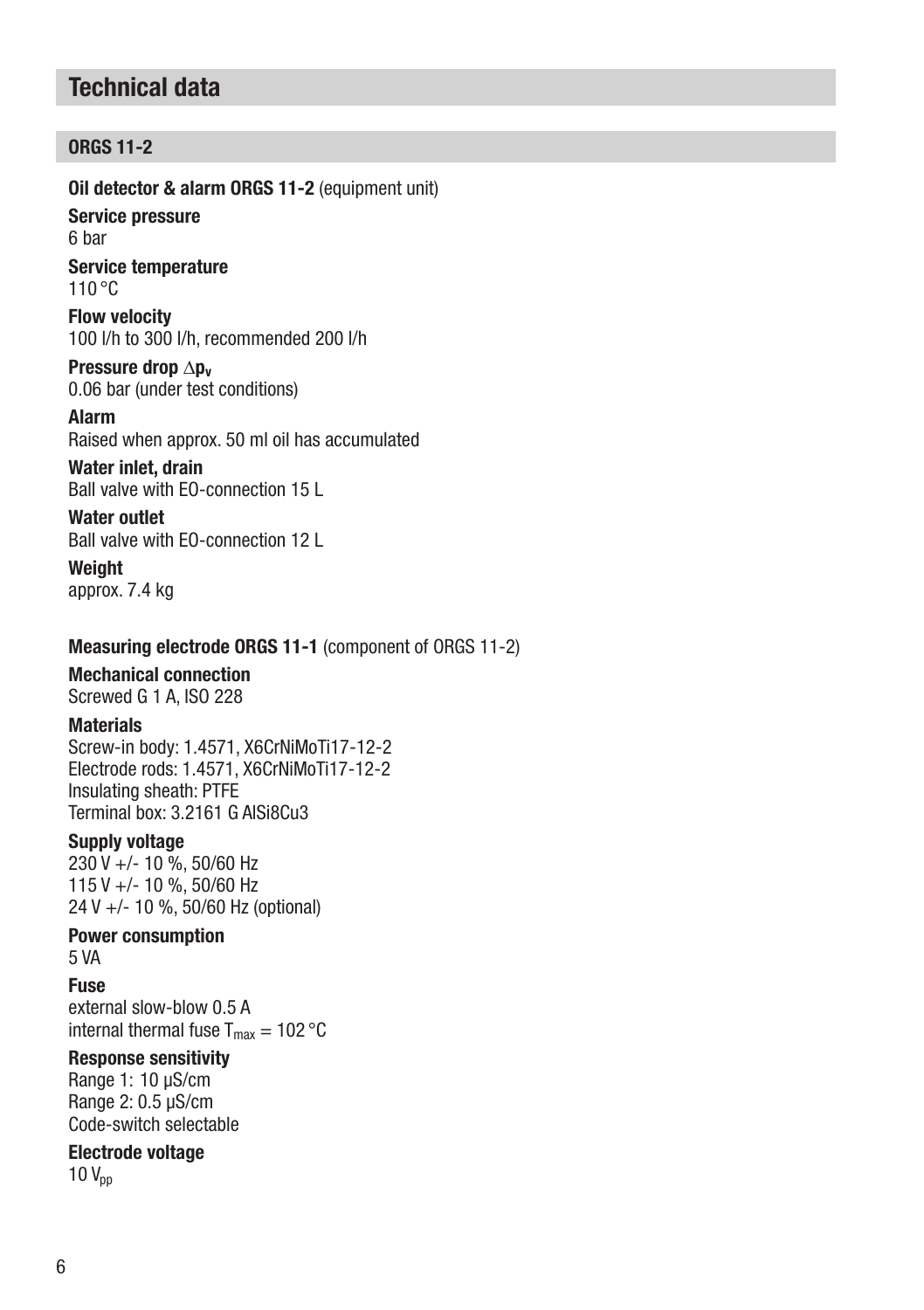# Technical data - continued -

ORGS 11-1 - continued -

#### Outputs for control circuit

2 volt-free change-over contacts,  $8$  A 250 V AC / 30 V DC cos  $\omega = 1$ De-energizing delay: 3 sec. Provide inductive loads with RC combinations according to manufacturer's specification to ensure interference suppression.

#### Indicators and adjusters

2 red LEDs indicating "Electrode submerged" and "Output relay energized" (no ingress of oil) 1 four-pole code switch for selecting the response sensitivity

#### Electrical connection

2 cable gland with integrated cable clamp M20 x 1.5 1 five-pole screw-type terminal strip, detachable, conductor size 1.5 mm2

# **Protection**

IP 65 to DIN EN 60529

Max. admissible ambient temperature

Max. 70 °C

#### Storage and transport temperature

 $-40$  up to  $+80$  °C

# Certification

Marine applications Det Norske Veritas / Germanischer Lloyd Bureau Veritas Lloyds Register

# Scope of supply

#### **ORGS 11-2**

1 Oil detector & alarm ORGS 11-2, PN 6

1 Measuring electrode ORGS 11-1 (mounted)

- 2 Sealing plugs for cable entry
- 1 Installation manual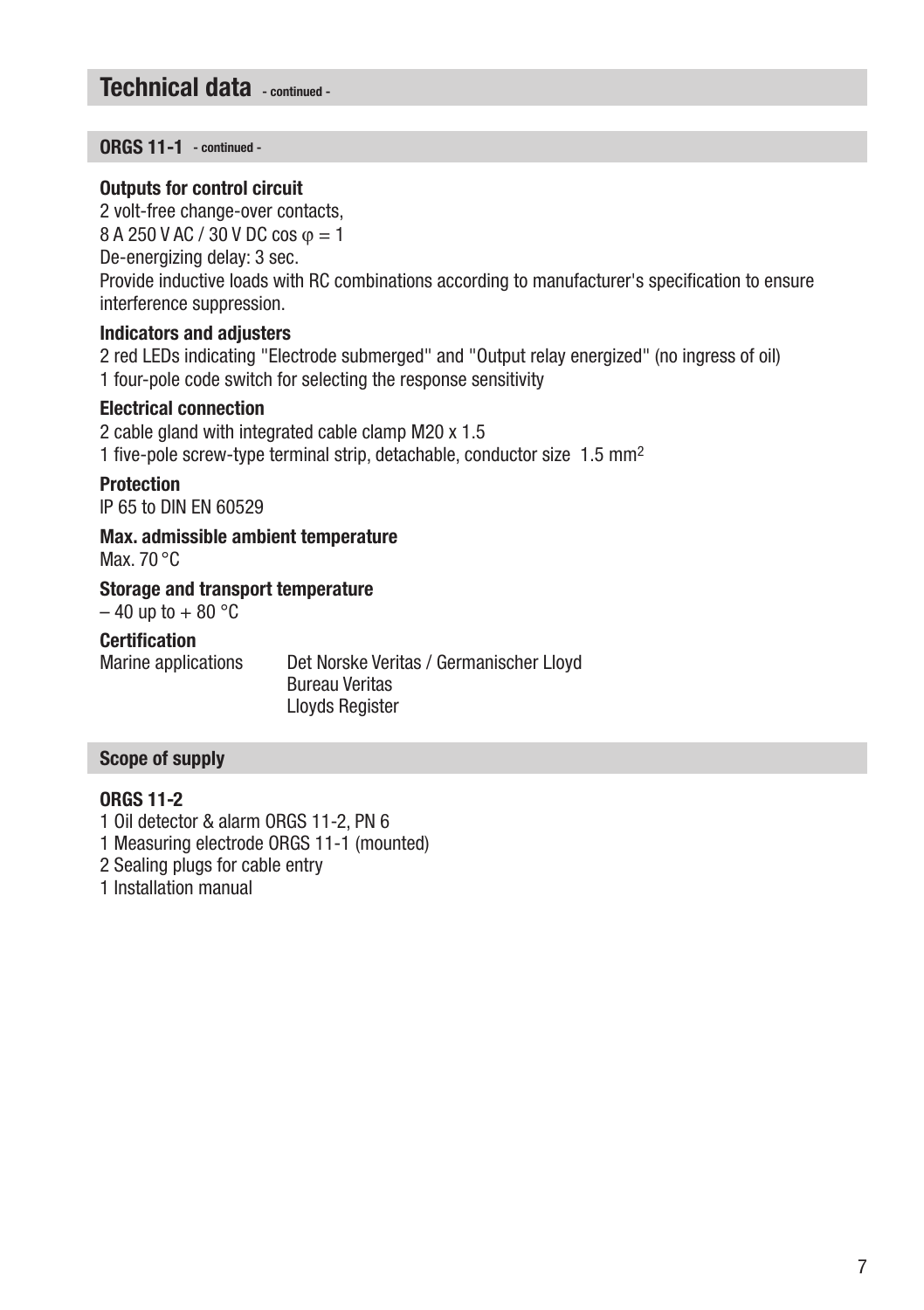# Technical data - continued -

# Name plate/marking



**Manufacturer** 

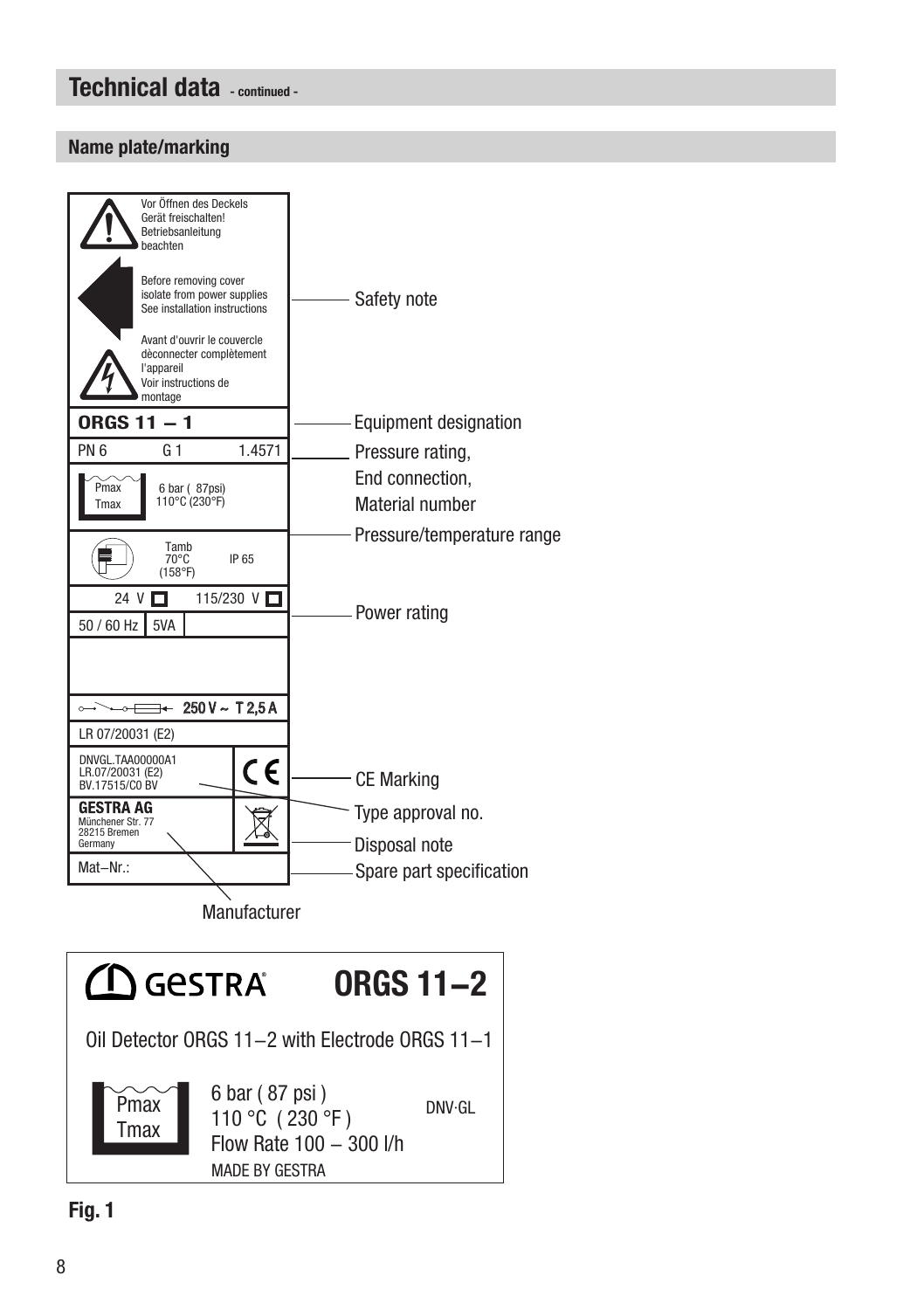# Installation

#### Installation requirements

The water sample taken from the cooling water system must flow continuously through the oil detector & alarm ORGS 11-2. We recommend a flowrate of 200 l/h.

The sampling of the cooling water should take place downstream of a potential oil leak at the highest point and, if possible, in a horizontal line. Since the oil flows in the upper part of the pipe we recommend the installation of a welding saddle according to DIN 2618 for collecting the oil droplets. The line leading to the measuring pot of the ORGS 11-2 should be vertically ascending, running directly into the bottom part of the measuring pot. Avoid any narrow parts in the supply line since they could give rise to undesired emulsification of the oil.

If space is a consideration and the measuring pot has to be installed at a lower point than the main cooling line make sure that the line leading to the measuring pot features sufficiently sized bends in order to prevent emulsification.

To achieve the recommended flowrate of approx. 200 l/h provide the main cooling water line with a standard orifice plate in order to throttle the flow velocity between the water sampling location and its re-entry point.

The pressure drop  $\Delta p_v$  across the measuring pot is 0.06 bar.

The pressure drops of the connecting lines depend on the design and layout of the installation and must be ascertained individually. The calculated resistance coefficient ζ can be used to determine the opening ratio and, consequently, the required diameter "d" for the opening of the standard orifice plate.

For more information on the sizing and layout of fluid dynamic systems please refer to the corresponding technical literature and relevant standards.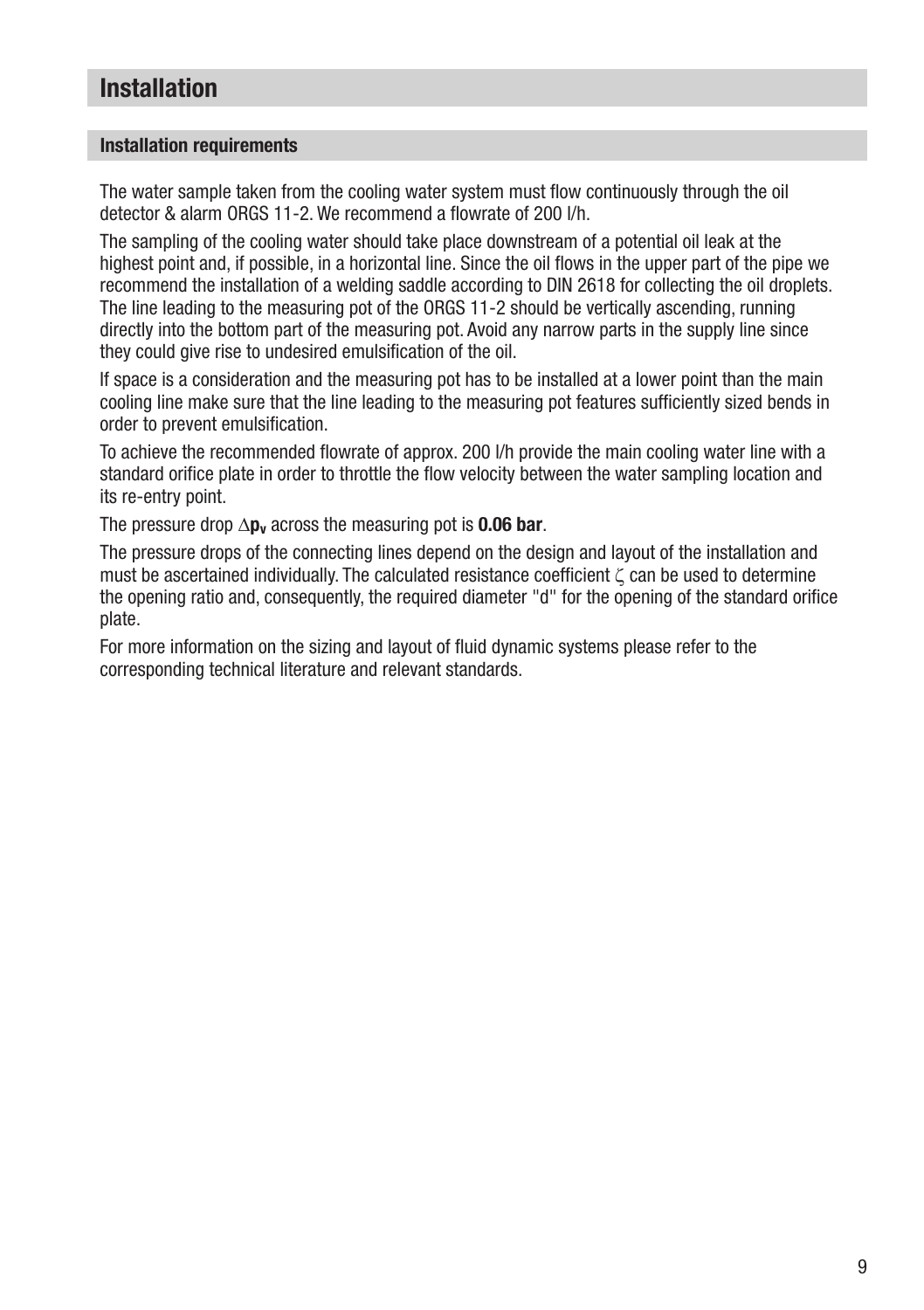# Installation - continued -

# Examples of installation



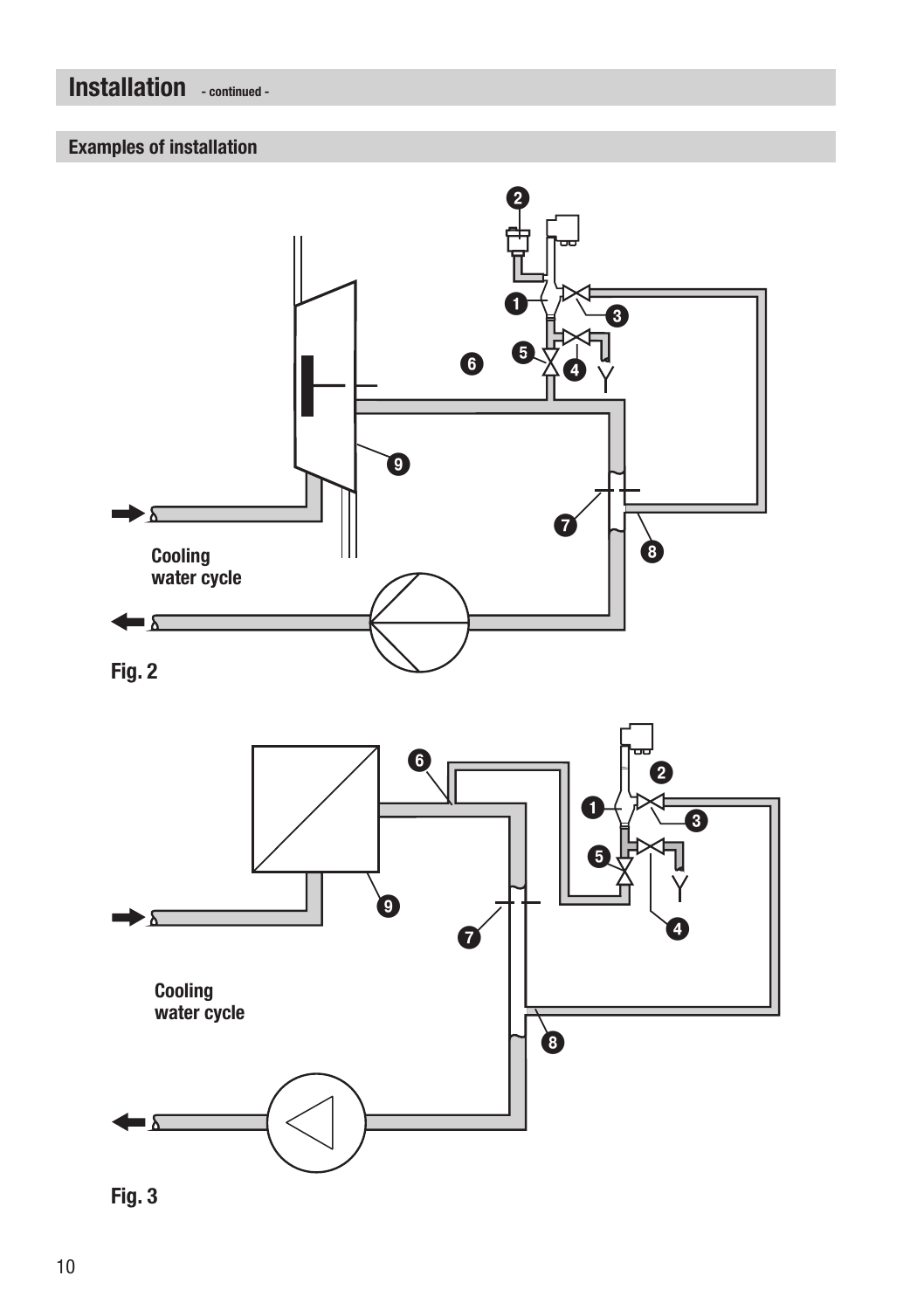Installation - continued -

# Dimensions ORGS 11-1



# Fig. 4

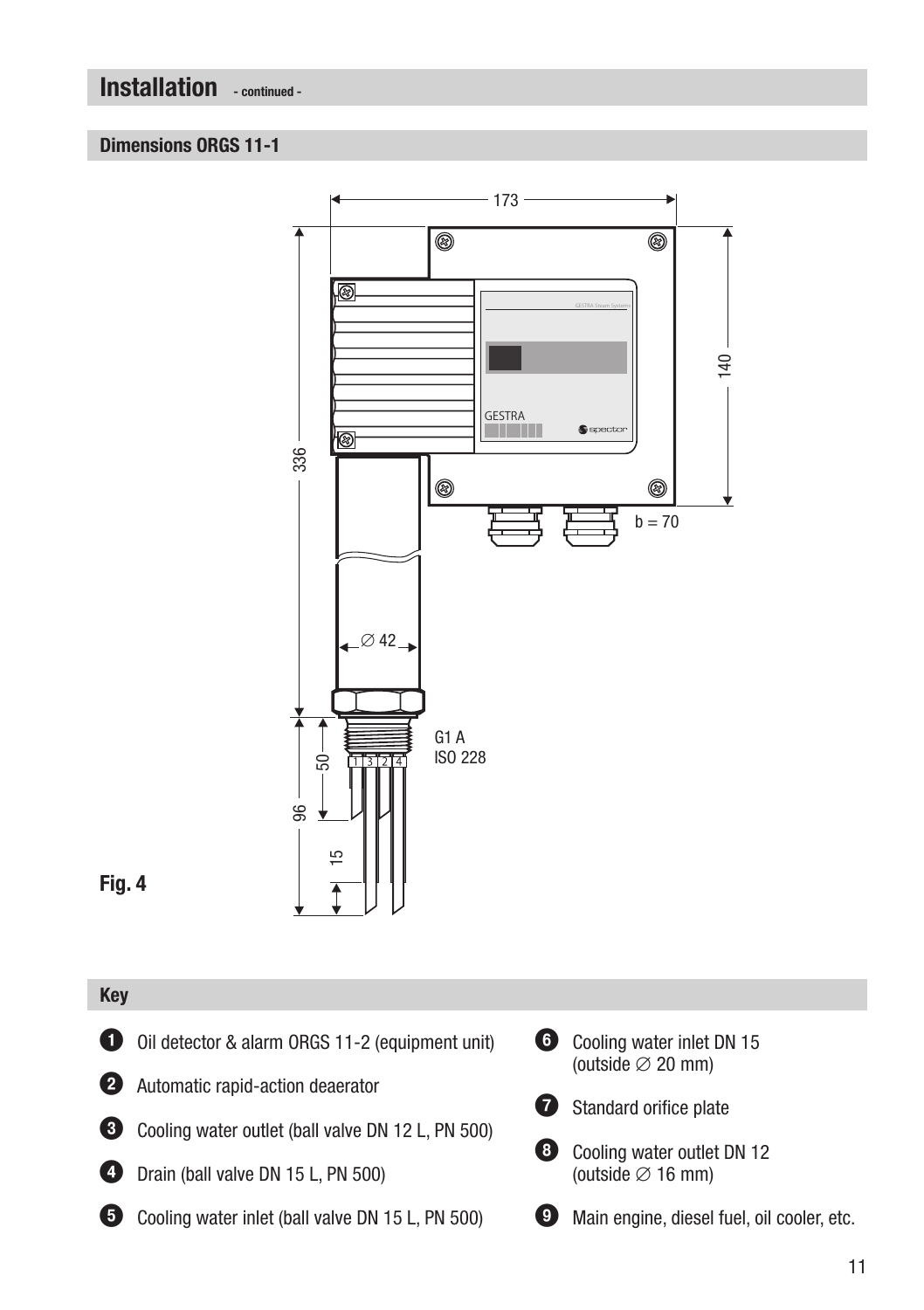# Installation - continued -

# Dimensions ORGS 11-2

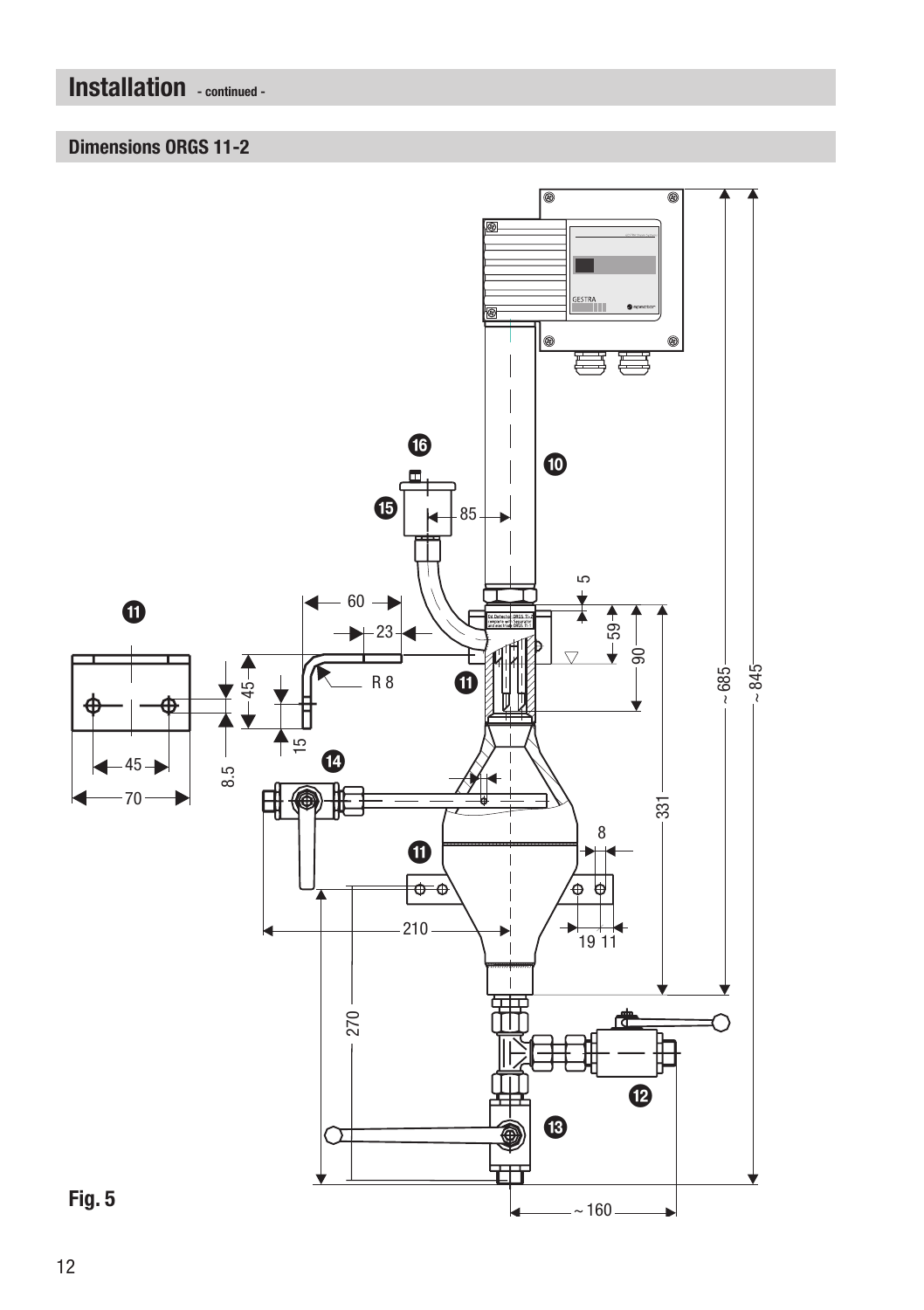# Installation continued -

# **ORGS 11-2**

- 1. Use support flanges  $\Phi$  to install the oil detector ORGS 11-2 in a suitable place.
- 2. Connect the supply line, the return line and the drain line with the progressive ring fitting of the ball valves in a pressure-tight manner.
- 3. Close ball valve  $\Phi$  and open ball valves  $\Phi$  and  $\Phi$ . If the cooling water line is under pressure the rapid-action deaerator  $\bullet$  will vent the ORGS 11-2.



# **Note**

- Please refer to the examples of installation on page 10, Fig. 2, Fig. 3
- $\blacksquare$  Fig. 2 Recommended installation for an optimum arrangement of the measuring pot.
- $\blacksquare$  Fig. 3 Recommended installation if the measuring pot must be mounted at a lower point

#### Tools

- Open-end spanner A, F, 22, DIN 3110, ISO 3318
- $\Box$  Open-end spanner A. F. 27, DIN 3110, ISO 3318

#### Key





- **12** Drain (ball valve DN 15 L, PN 500)
- **63** Cooling water inlet (ball valve DN 15 L, PN 500)



- **E** Rapid-action deaerator
- G Sealing plug with lateral vent hole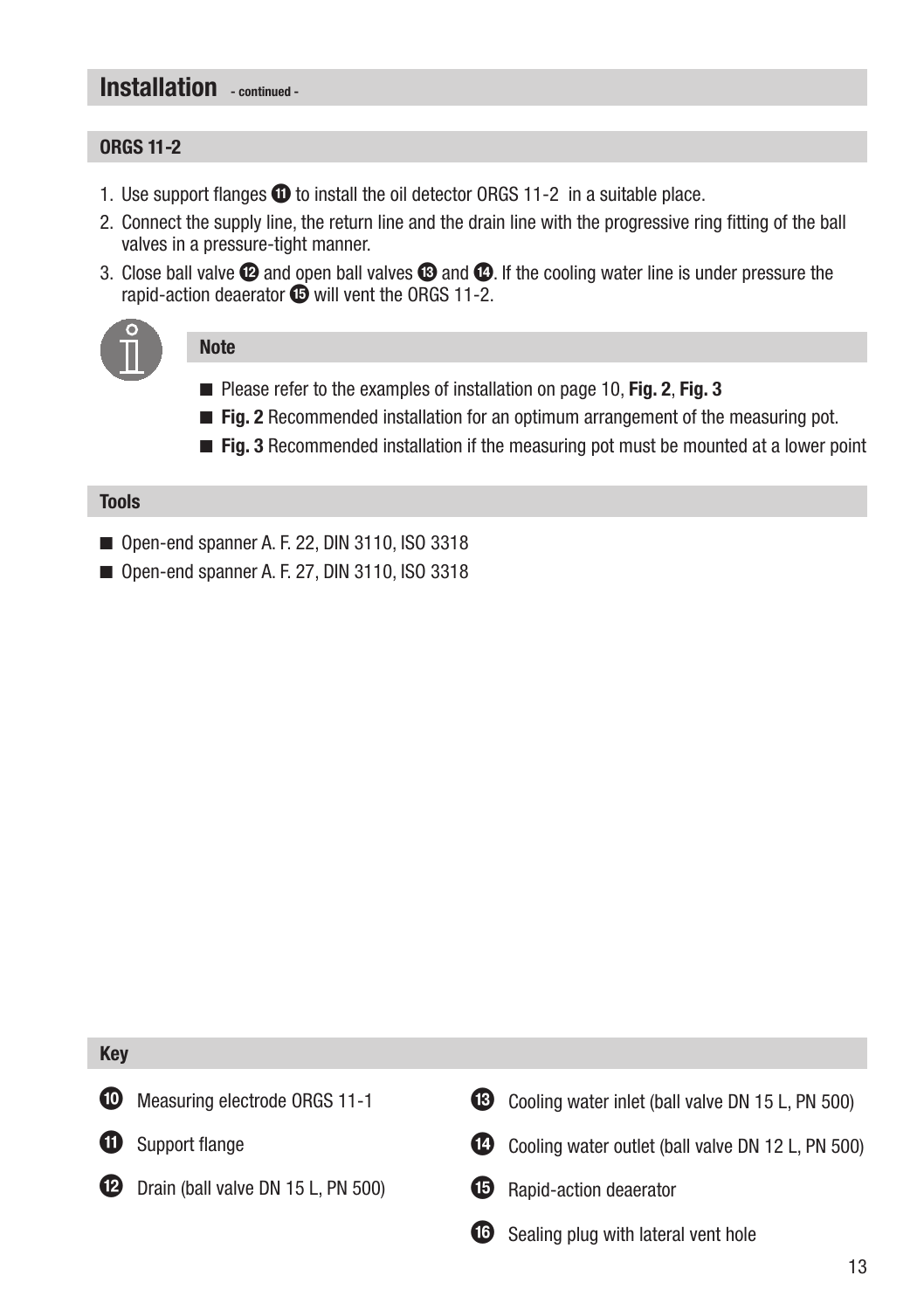# Electrical connection

# **ORGS 11-1**



Fig. 6



Fig. 7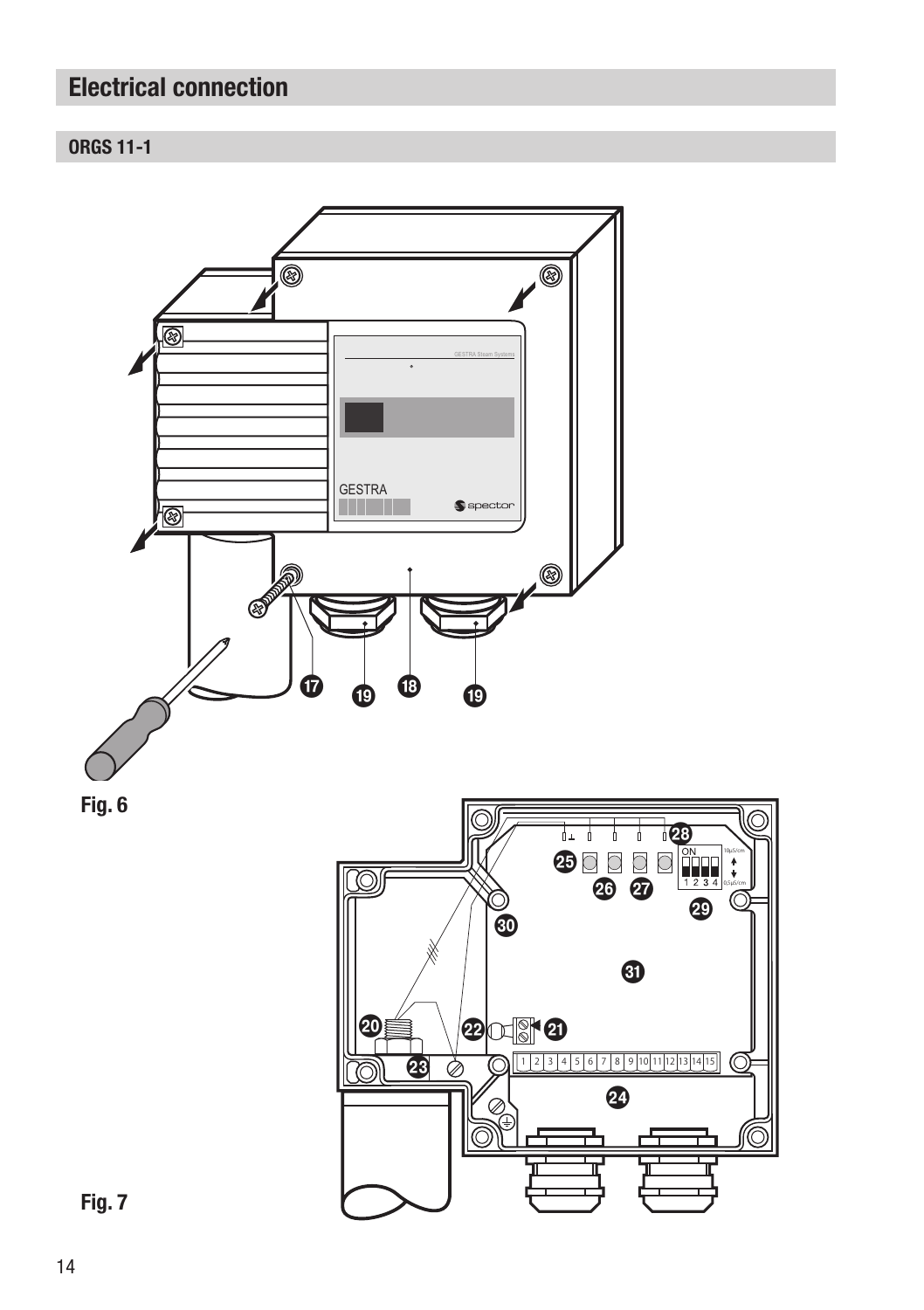# Electrical connection - continued -

#### Connection of measuring electrode ORGS 11-1

A self-locking fixing nut  $\odot$  connects the terminal box to the electrode part. Before establishing the electrical connection you can turn the terminal box through max.  $+/-180^\circ$  into the desired direction (cable gland).

#### Connecting ORGS 11-1

- 1. Unscrew cover screws  $\Phi$  and remove cover  $\Phi$ . Fig. 6
- 2. Detach terminal strip  $\omega$  from circuit board.
- 3. Strip off approx. 40 mm of cable insulation coating and remove approx. 5 mm of conductor end insulation.
- 4. Loosen cable glands  $\bullet$ . If the equipment is supplied with 24 V pull control cable through one of the cable glands. Seal off the unused cable gland (protection IP 65). If the equipment is supplied with 115 / 230 V pull the power cable through the right cable gland and the control cable through the left.
- 5. Connect the individual cables according to the wiring diagram to the terminal strip  $\mathcal{D}_1$ .
- 6. Re-attach terminal strip  $\omega$  to circuit board.
- 7. Tighten cable glands  $\mathbf{\circledcirc}$ .
- 7. Mount cover  $\mathbf \Omega$  and fasten cover screws  $\mathbf \Omega$ .



#### **Attention**

 $\blacksquare$  The following relocations of cables with basic insulation are not permissible: Mains and control cables in low voltage areas.

| <b>Key</b> |                                            |    |                                          |
|------------|--------------------------------------------|----|------------------------------------------|
| Ø          | Cover screws (cross recess head screws M4) | ØЭ | LED "Oil alarm"                          |
| (18        | Body cover                                 | 26 | LED "Oil alarm"                          |
| ®          | Cable glands M 20 x 1.5                    | 27 | <b>LED without function</b>              |
| 20         | Fixing nut for terminal box                | 28 | <b>LED</b> without function              |
| Ø          | Thermal fuse $T_{MAX}$ 102 °C              | ☎  | Code switch for measuring range          |
| 22         | Terminal strip for thermal fuse            | ளு | Fixing screws for electronic module (4x) |
| 28         | Connection of functional earth             | 61 | Electronic module                        |
|            | <b>Terminal strip</b>                      |    |                                          |

#### Tools

- $\blacksquare$  Screwdriver, size 1
- Screwdriver, size 2.5, completely insulated according to DIN VDE 0680-1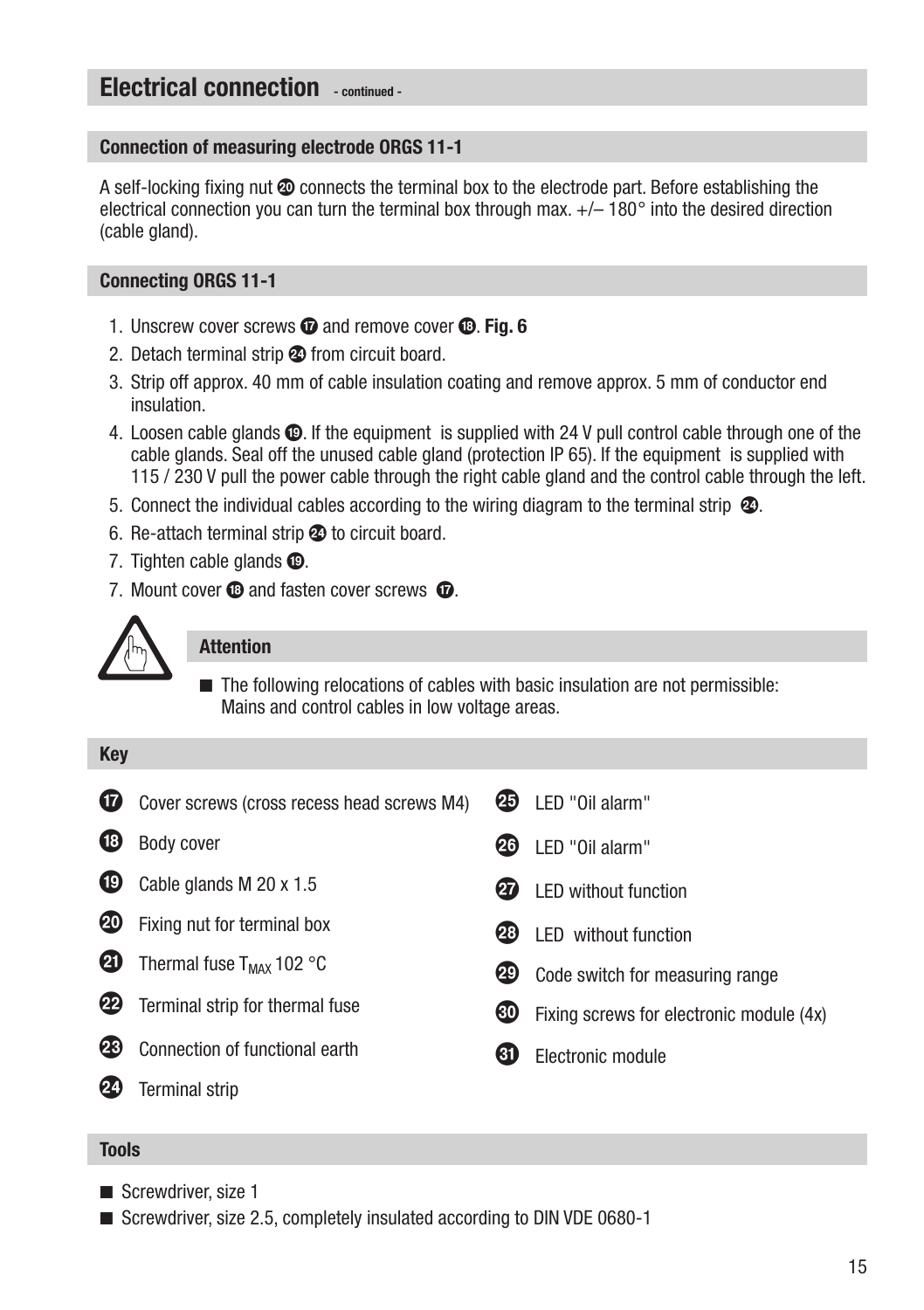# Electrical connection - continued -

Wiring diagram for oil detector & alarm ORGS 11-1



Fig. 8 Relays shown in power-off (alarm) position, LEDs 1 and 2 not illuminated!

# Connecting oil detector & alarm ORGS 11-1 with supply voltage 24 / 115 / 230 V AC

Provide the oil detector & alarm with an external slow-blow fuse 0.5 A. To connect the supply voltage and the output contacts use multi-core control cables with a min. conductor size 1.5 mm2, e. g. LiYCY .. x 1.5 mm2.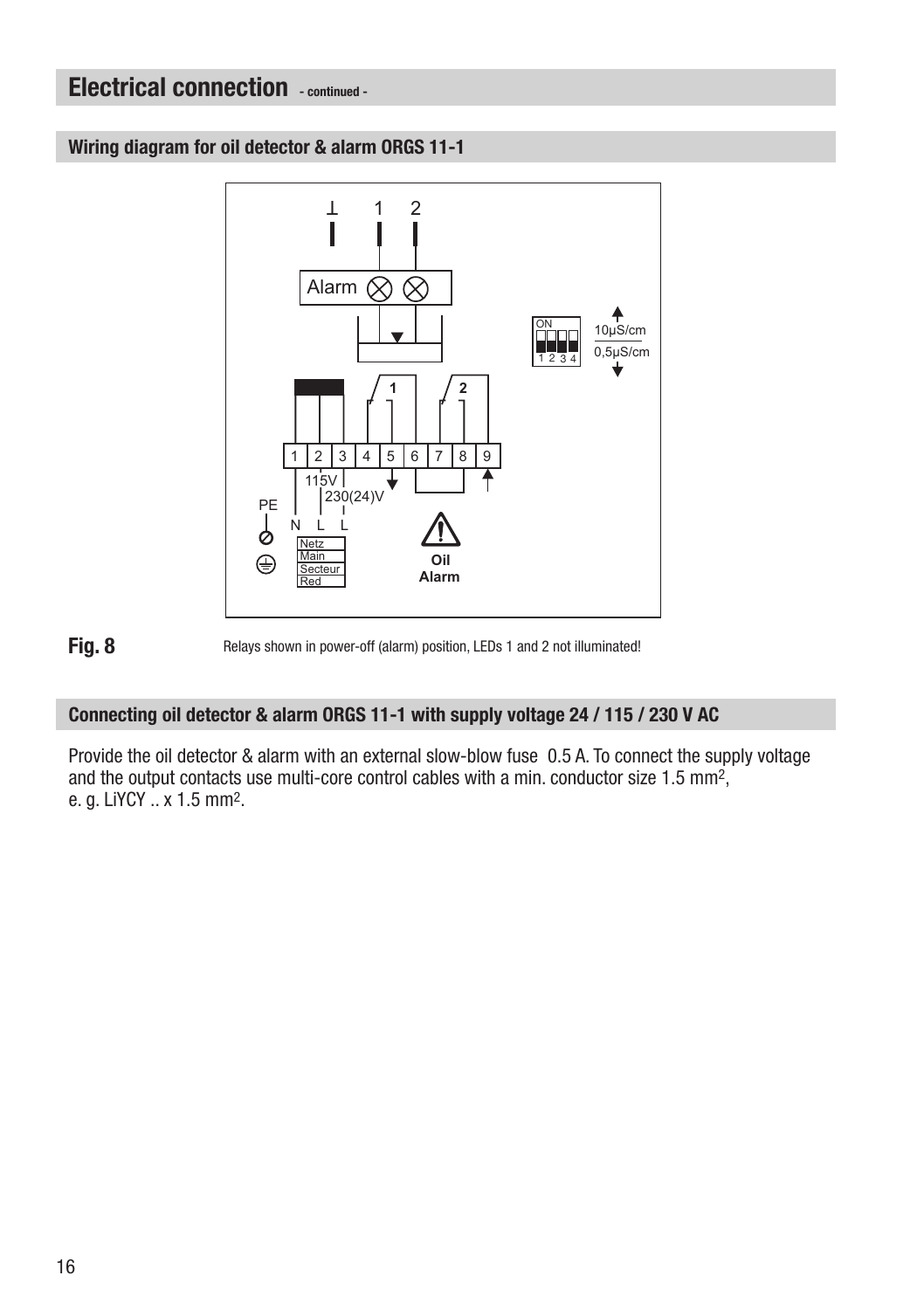# Basic settings

# Factory setting

The oil detector & alarm features the following factory set default values:

■ Measuring range  $≥ 10$  uS/cm

#### Selecting the measuring range

The measuring range can be switch-selected between  $\geq 0.5$  µS/cm and  $\geq 10$  µS/cm by means of a  $code$  switch  $\circledR$  (toggle switch white):

1. Undo the cover screws  $\bf{C}$  and take off the housing cover  $\bf{C}$ . Fig. 6

**ON** 

1234

Code switch 1 – 4 OFF  $\|\mathbf{m}\|$  Measuring range  $\geq 0.5$  µS/cm.



Code switch  $1 - 4$  ON  $\boxed{ON}$  Measuring range  $\geq 10 \mu$ S/cm.

2. Mount cover  $\bullet$  and fasten cover screws  $\bullet$ .



# Attention

- $\blacksquare$  Do not damage the electronic components when setting the code switch!
- $\blacksquare$  Do not use a pencil to set the code switch!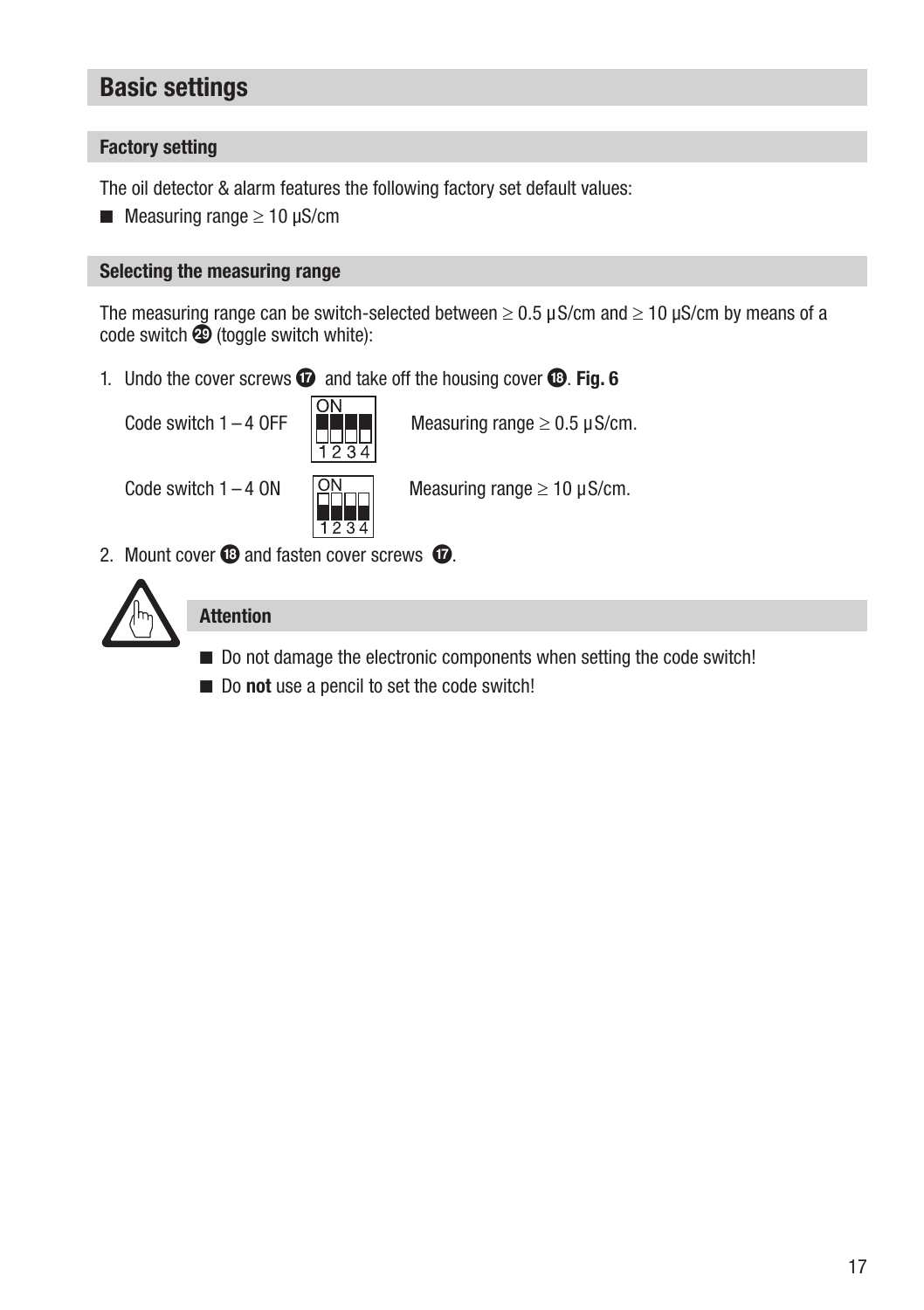# Commissioning procedure



# **Danger**

The terminal strip of the oil detector & alarm is live during operation. This presents the danger of electric shock! Cut off power supply before mounting or removing the housing cover! Use only a completely insulated screwdriver according to VDE 0680 for setting the measuring points.

# Applying supply voltage

- 1. Unscrew cover screws  $\omega$  and remove cover  $\omega$ . Fig. 6
- 2. Please check that the oil detector & alarm is wired in accordance with the wiring diagram (Fig. 8 page 16) and switch on mains voltage.

# Operating valves

- 3. Close ball valve  $\Omega$  and open ball valves  $\Omega$  and  $\Omega$ . If the cooling water line is under pressure the rapid-action deaerator  $\bullet$  will vent the ORGS 11-2.
- 4. If the measuring pot is vented and completely filled with cooling water the red LEDs  $\bigcirc$  and  $\bigcirc$  are illuminated.
- 5. Mount cover  $\boldsymbol{\circ}$  and fasten cover screws  $\boldsymbol{\circ}$ .

# **Operation**

#### Normal operation, oil alarm

- 1. Under certain conditions air or gases that have been dissolved in the cooling water can accumulate in the upper part of the measuring pot. The rapid-action deaerator  $\mathbf \mathbf \Theta$  will automatically vent the measuring pot during normal operation.
- 2. If oil accumulates in the upper part of the measuring pot and the electrode rods of the measuring electrode are completely covered with oil, an oil alarm will be raised and the LEDs  $\circledR$  and  $\circledR$ extinguish.
- 3. If an oil alarm has been triggered although there is no oil in the cooling water system, please refer to the troubleshooting notes on page 19.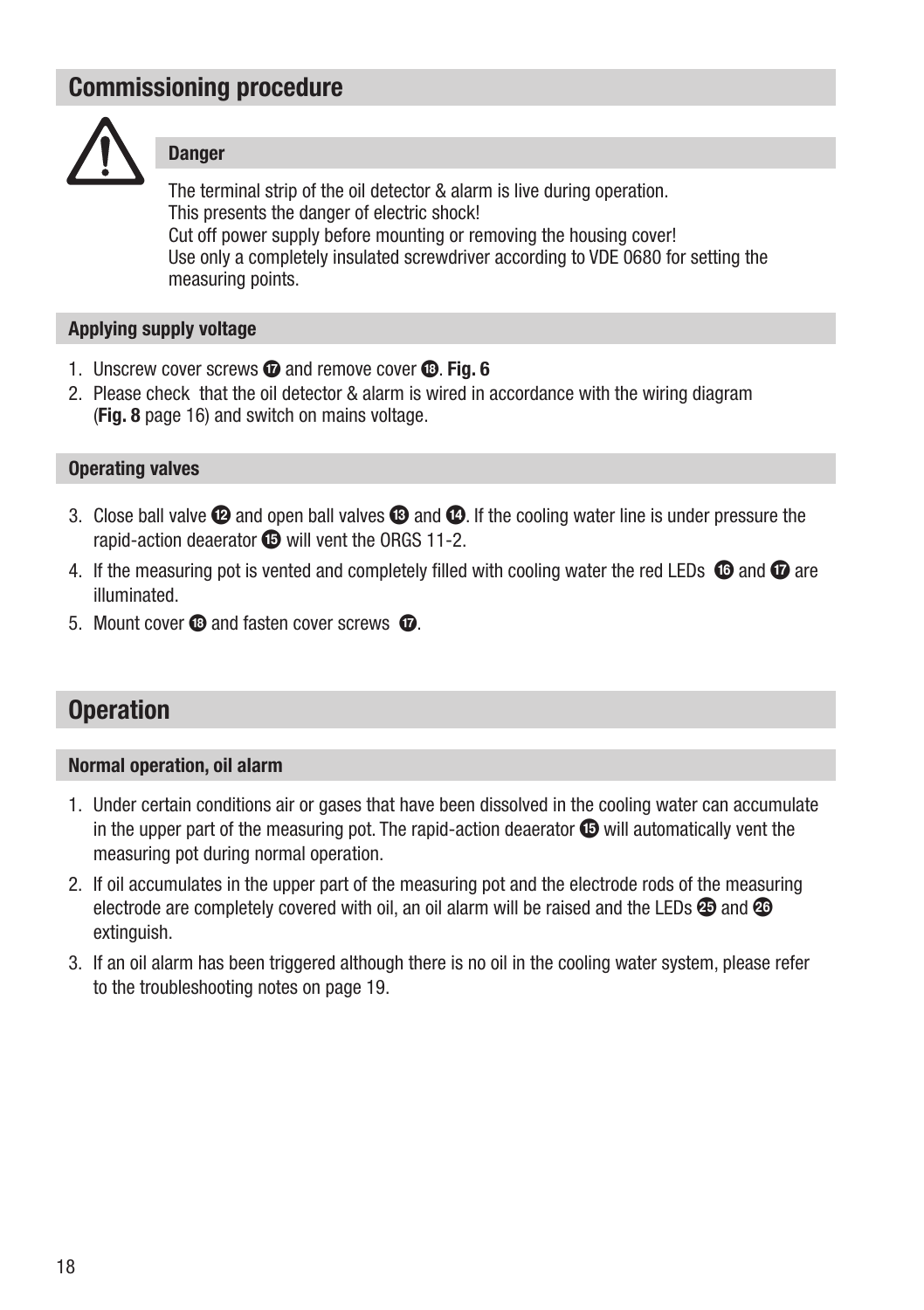# **Troubleshooting**

# Safety note

The equipment must only be installed and commissioned by qualified and competent staff. Retrofitting and maintenance work must only be performed by qualified staff who - through adequate training - have achieved a recognised level of competence.



# Danger

The terminal strip of the measuring electrode ORGS 11-1 is live during operation! This presents the danger of electric shock!

Cut off power supply before mounting or removing the housing cover!

#### Indication, diagnosis and remedy



# Attention

Before carrying out the fault diagnosis please check:

Supply voltage:

Is the oil detector & alarm supplied with the mains voltage specified on the name plate?

# Wiring:

Is the wiring in accordance with the wiring diagram?

| Indication of malfunctions                                                                           |                                                                                                                                                                                                                                |  |  |
|------------------------------------------------------------------------------------------------------|--------------------------------------------------------------------------------------------------------------------------------------------------------------------------------------------------------------------------------|--|--|
| Oil alarm raised but no oil in cooling water system                                                  |                                                                                                                                                                                                                                |  |  |
| <b>Error</b>                                                                                         | Remedy                                                                                                                                                                                                                         |  |  |
| Power failure.                                                                                       | Switch on supply voltage. Check all electrical connections.                                                                                                                                                                    |  |  |
| Air or gases that have been dissolved in the cooling<br>water have accumulated in the measuring pot. | Check rapid-action deaerator and replace it if necessary.                                                                                                                                                                      |  |  |
| The electrical conductivity is $\leq 10$ µS/cm.                                                      | Set code switch <sup>29</sup> to 0.5 µS/cm.See <b>Basic Settings</b>                                                                                                                                                           |  |  |
| Thermal fuse 20 defective.                                                                           | Discard and replace defective thermal fuse. Stock code<br>no. 052433. Check ambient temperature, make sure that it<br>does not exceed $70^{\circ}$ C.                                                                          |  |  |
| The earth connection to the vessel is interrupted.                                                   | Clean seating surfaces and screw in the oil detector &<br>alarm together with the joint ring 33 x 39, form D, DIN 7603<br>(made from 1.4301), bright annealed. Do <b>not</b> insulate the<br>electrode with hemp or PTFE tape! |  |  |
| The electronic module is faulty.                                                                     | Replace electronic module.                                                                                                                                                                                                     |  |  |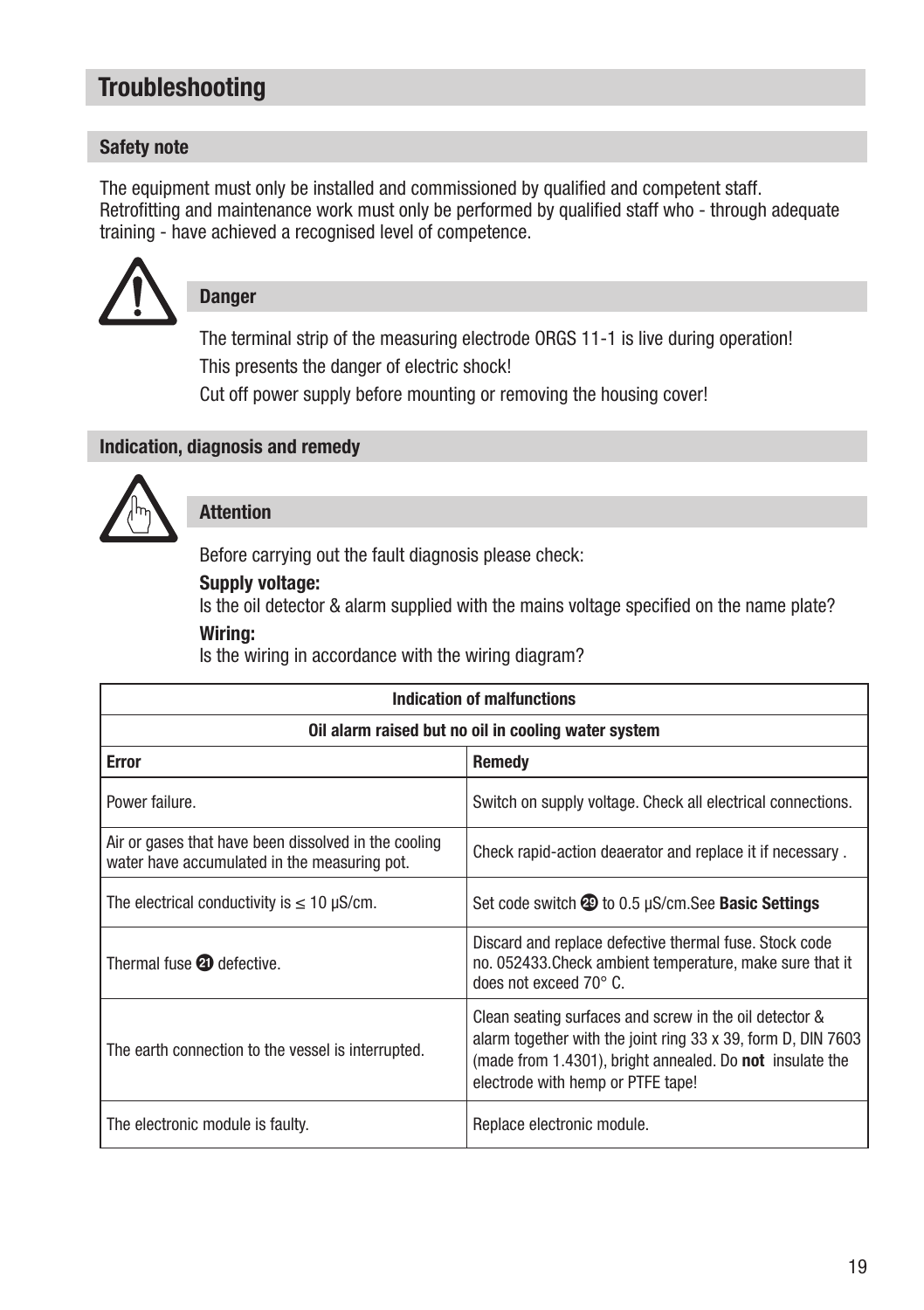# Troubleshooting - continued -

#### Exchanging the electronic module

- 1. Unscrew cover screws  $\odot$  and remove cover  $\odot$ . Fig. 6
- 2. Pull electrode wires from terminal lugs on circuit board. Remove the terminal strip  $\mathcal{Q}$ .
- 3. Unscrew the fixing screws  $\circledA$  for the electronic module  $\circledA$  and remove the module. The module is available as spare part..
- 4. Install the new electronic module in reverse order.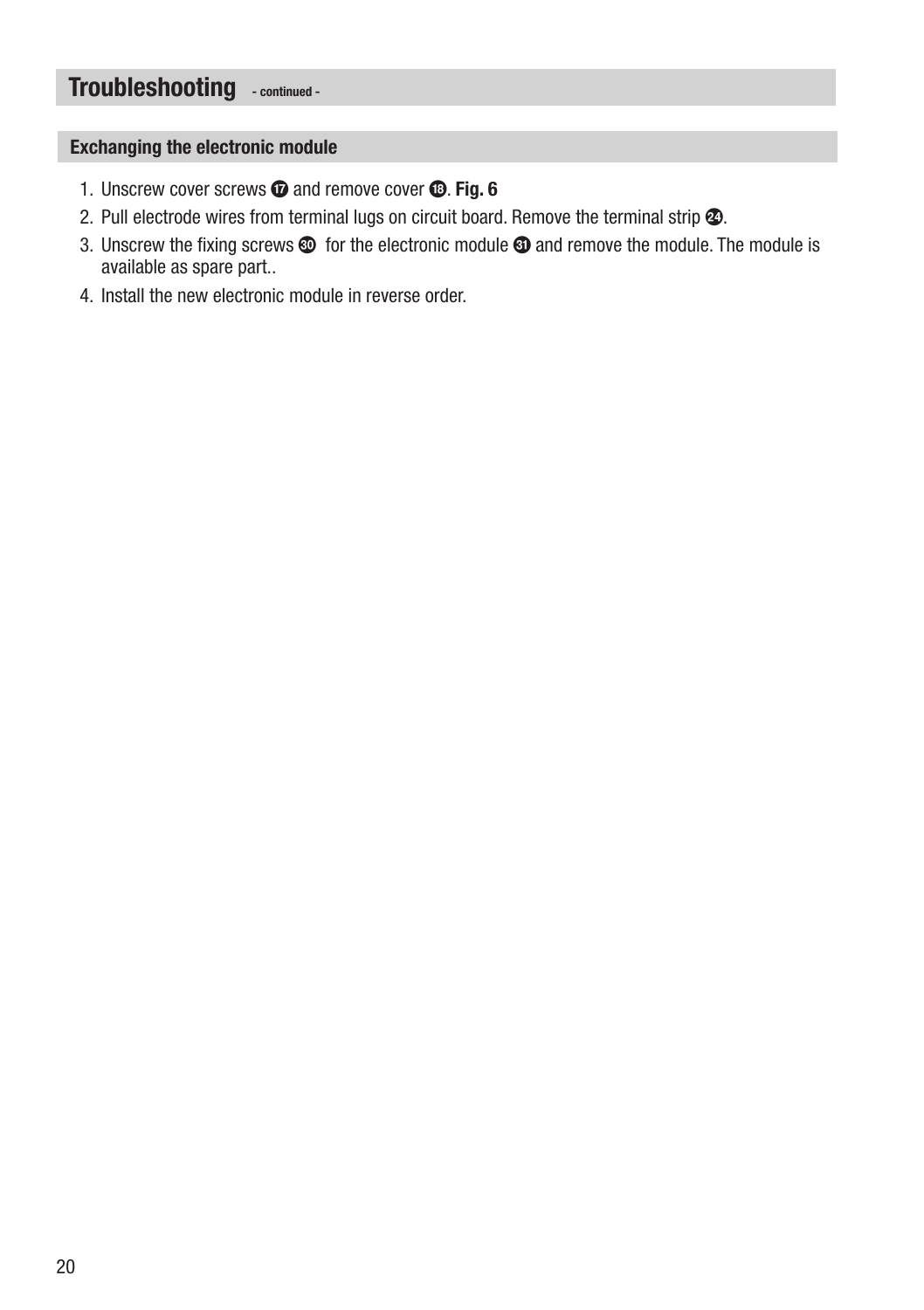# Removing and disposing of measuring electrode ORGS 11-1

# Safety note

The equipment must only be installed and commissioned by qualified and competent staff. Retrofitting and maintenance work must only be performed by qualified staff who - through adequate training - have achieved a recognised level of competence.



# **Danger**

When loosening the measuring electrodes hot cooling water may escape.

This presents the risk of severe scalding all over the body!

Do not remove the measuring electrode ORGS 11-1 unless the boiler pressure is verified to be zero.

The terminal strip of the measuring electrode ORGS 11-1 is live during operation! This presents the danger of electric shock!

Cut off power supply before mounting or removing the housing cover!

# Removing and disposing of measuring electrode ORGS 11-1

- 1. Close ball valves  $\mathbf{\Theta}$  and  $\mathbf{\Phi}$ .
- 2. Switch off supply voltage.
- 2. Undo cover screws  $\Phi$  and remove the housing lid  $\Phi$ .
- 3. Detach the connecting wires from the terminals  $\omega$  and pull wires out of the cable gland.
- 4. Before removing the equipment make sure that is is neither hot nor under pressure.

For the disposal of the measuring electrode observe the pertinent legal regulations concerning waste disposal.

If faults occur that are not listed above or cannot be corrected, please contact our service centre or authorized agency in your country.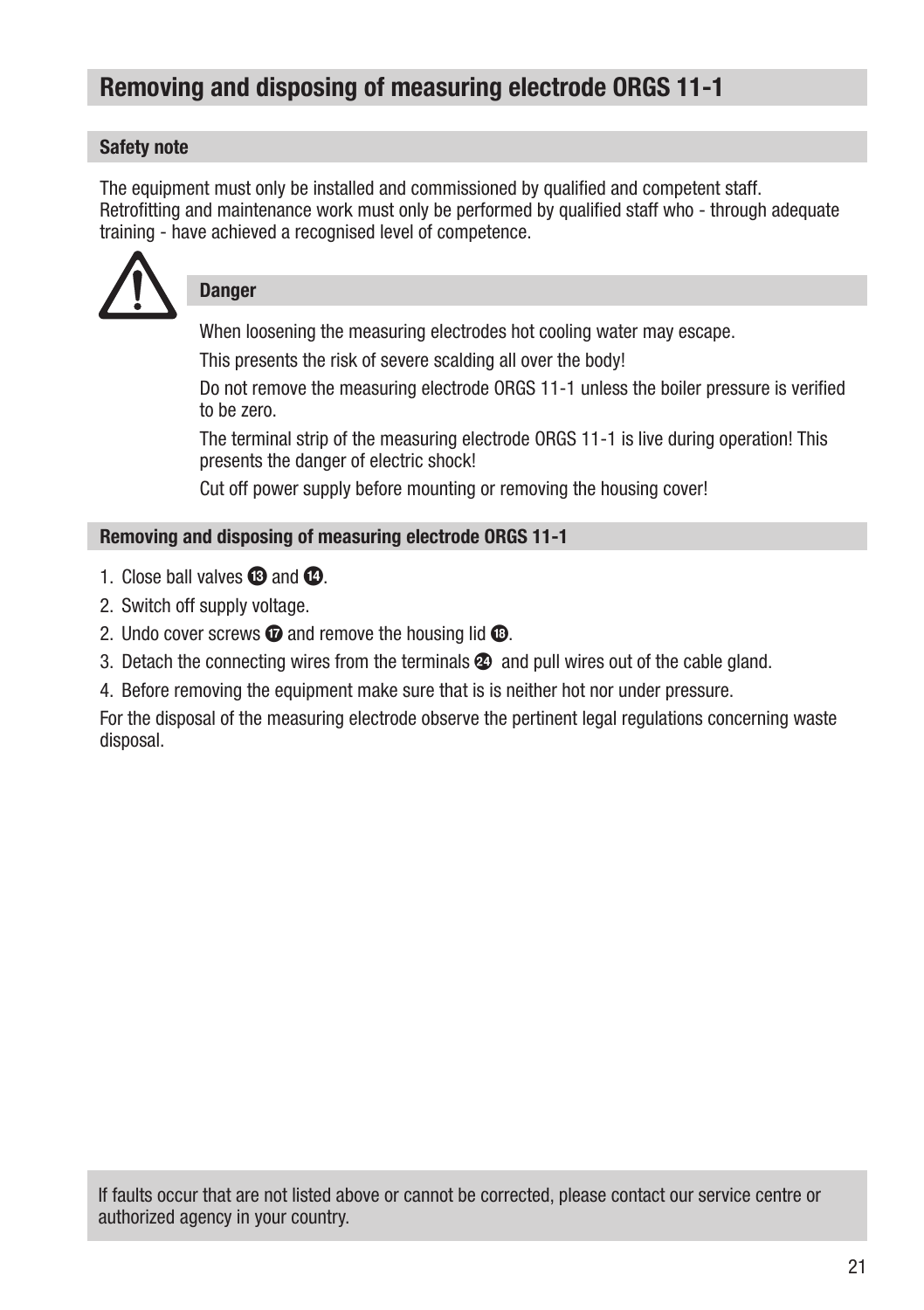# For your Notes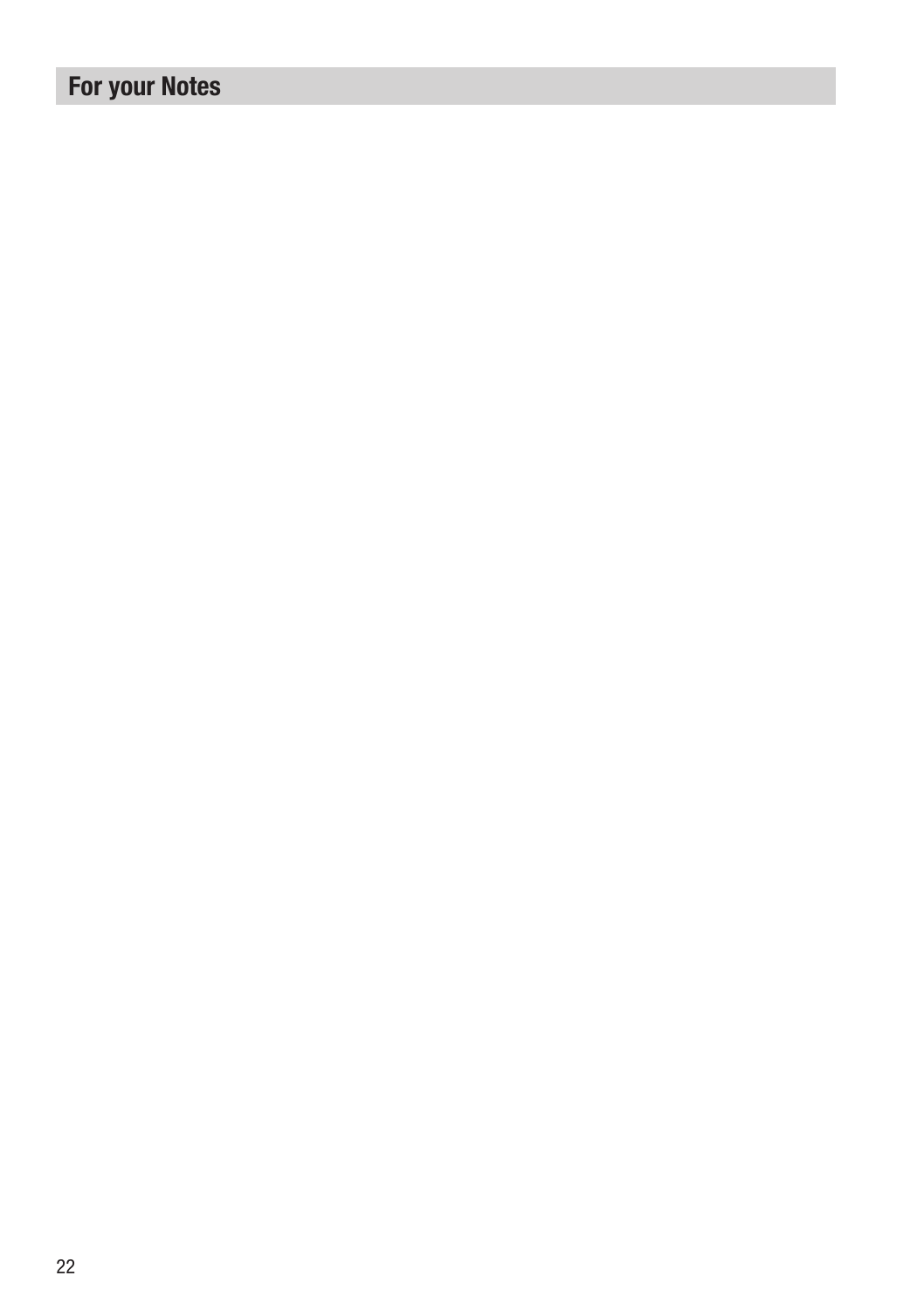# For your Notes